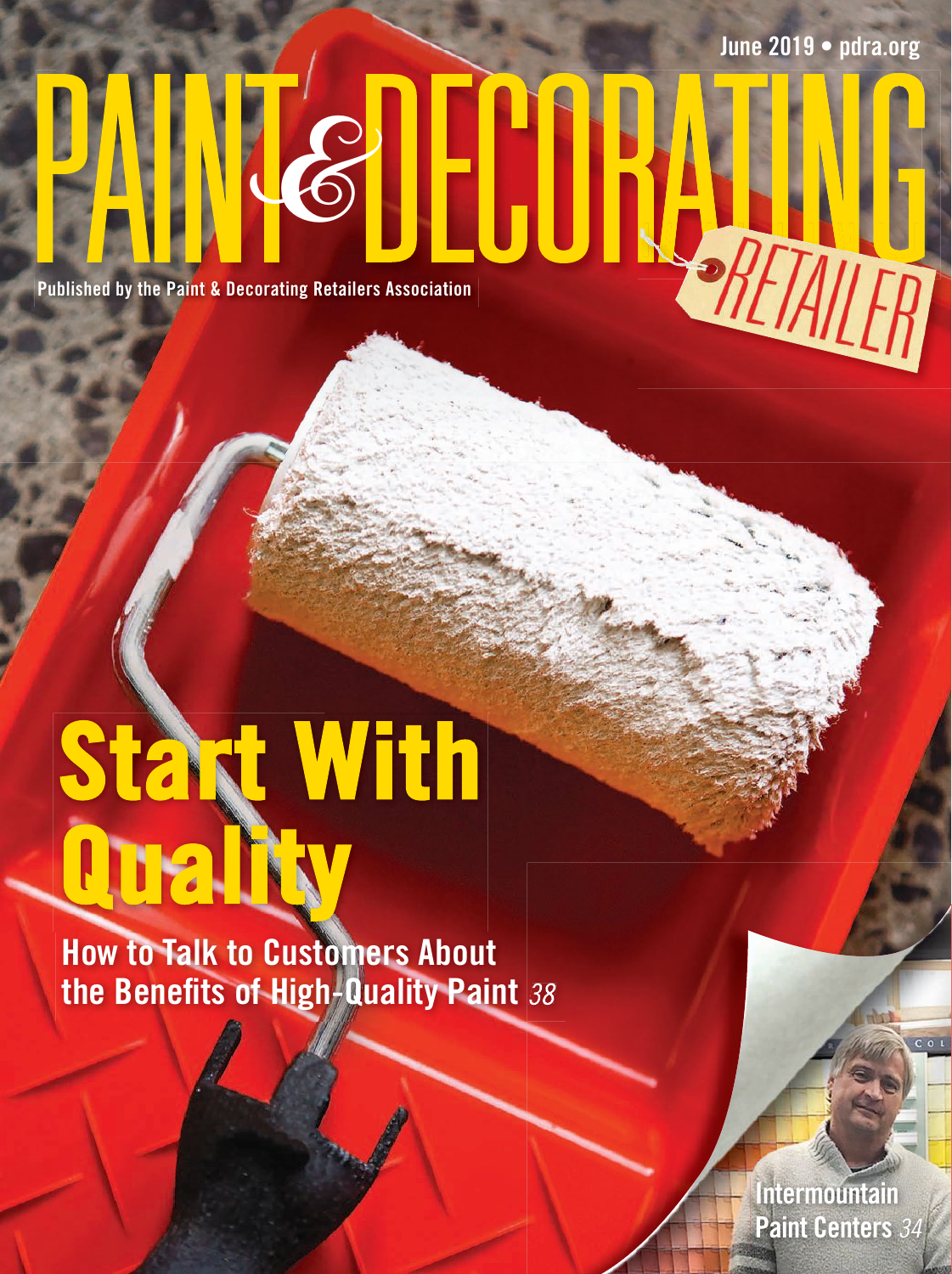Product News | Industry News

## The Big Picture

## Gold Beacon Touches Generations

I n October, the Holy Virgin Protection Russian Orthodox Church in Nyack, New York, reinstalled two gleaming cupolas after a five-month restoration project that involved nearly 270 square feet of gold leaf. The gold-domed church was built in the late 1950s and the cupolas were last gilded in 1976.

Church council member John Paschenko, who led the project, had a special connection to the cupolas: His relative helped build them in the 1950s, and his grandmother applied gold leaf during the last restoration.

After restoring the damaged areas of the cupolas, volunteers applied squares of patent leaf and ribbon leaf. The gold leaf used was 23 ¾ karat Rosenoble gold leaf.

minin

lillini<br>E

"A properly applied high-karat, heavy gold leaf has the potential to last for decades outdoors," says Jennifer Longworth of Sepp Leaf Products Inc., which supplied the materials.

With a high-quality product and the dedication of several parishioners, the gleaming cupolas on the Hudson River will be around for generations to come.  $\bullet$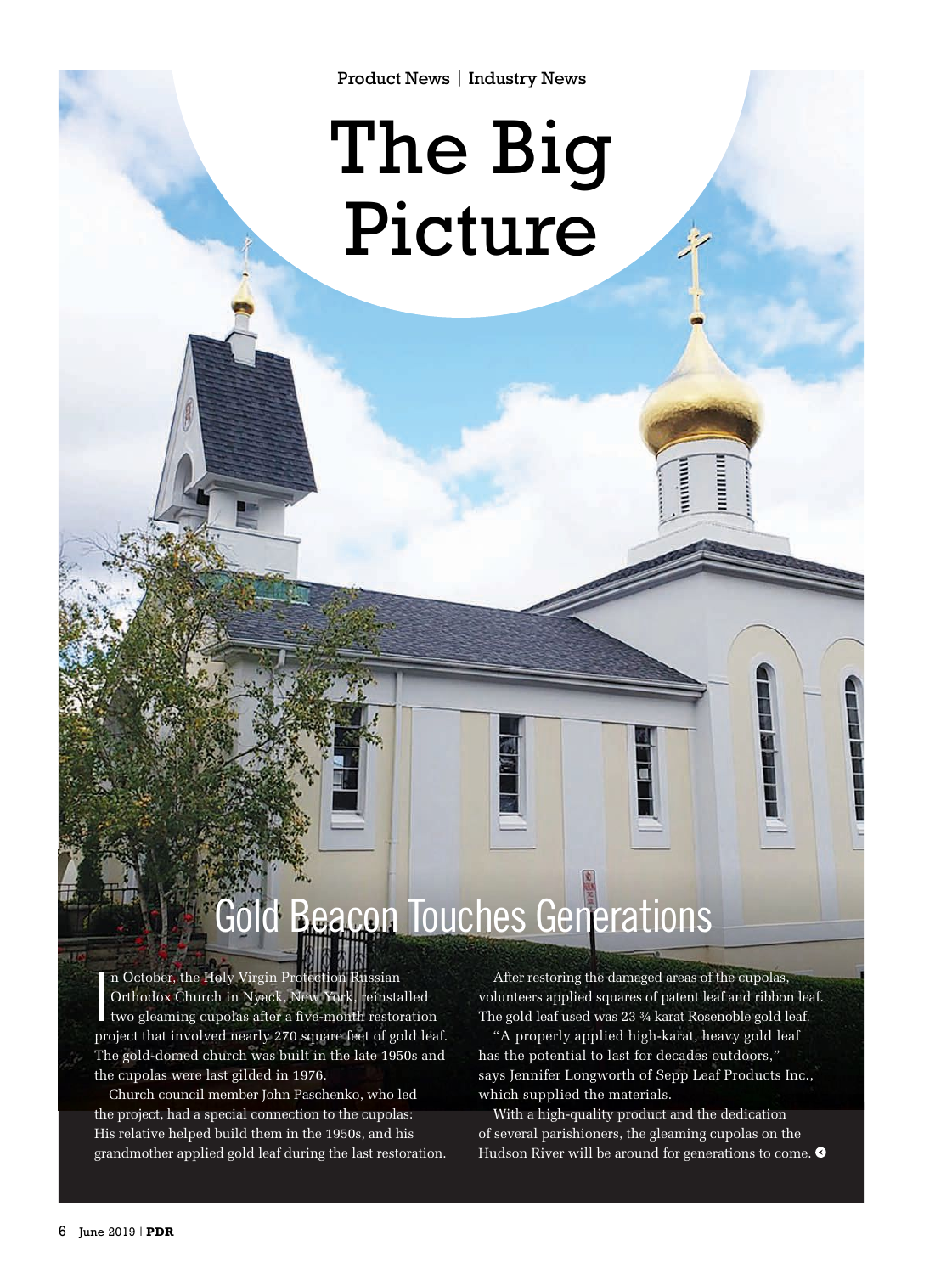

#### June 2019 | Volume 56 | Issue 6

#### On the Cover



#### **Spending Quality Time**

Guiding customers toward products that ensure easy application, lasting durability and a sound investment can be a complex task. Learn new ways to motivate customers to look beyond price and choose quality materials.



#### Departments

| 4 Viewpoint                 |  |
|-----------------------------|--|
| $6$ The Big Picture         |  |
| 8 Product News              |  |
| 14  Industry News           |  |
| 44  Industry Profile: Graco |  |
| 46  Fresh Coat              |  |
| 48 PDRA Now                 |  |
| 52. Guest Column            |  |
|                             |  |



#### **Explore the Unknown**

Help your customers discover less common paint applicators to inspire them to try new specialty paint projects. Learn more about the latest advances in major manufacturers' paint applicators.

#### **Identical Innovation**

There's more than meets the eye when it comes to color-matching. Outfitting your business with the latest technology can boost your customer service and drive sales. Discover the possibilities color-matching tools can provide.





#### **Small Market, Big Success**

In California, independent paint retailer Jerry Newell is finding new ways to connect with shoppers and solidify his operation. Learn more about how he and his team have adapted to address his community's needs to deliver stellar service.

#### **PAINT & DECORATING RETAILER**

(ISSN 1096-6927): Published monthly except December by the Paint and Decorating Retailers Association, 1401 Triad Center Drive, St. Peters, Missouri, 63376-7353. Phone: 800-737-0107. Subscription price: January through November issues, \$49 in U.S., payable in advance. Canada add \$24, and foreign countries add \$48 to above charges. Single copy \$10, except July issue, \$25. Periodicals postage paid at St. Peters, Missouri, and additional mailing offices. Postmaster: Send address changes to Paint & Decorating Retailer, 1401 Triad Center Drive, St. Peters, Missouri, 63376-7353. Returns (Canada): Return undeliverable magazines to P.O. Box 2600, Mississauga, Ontario L4T 0A8. PM# 41450540. Copyright © Paint and Decorating Retailers Association, 2019.